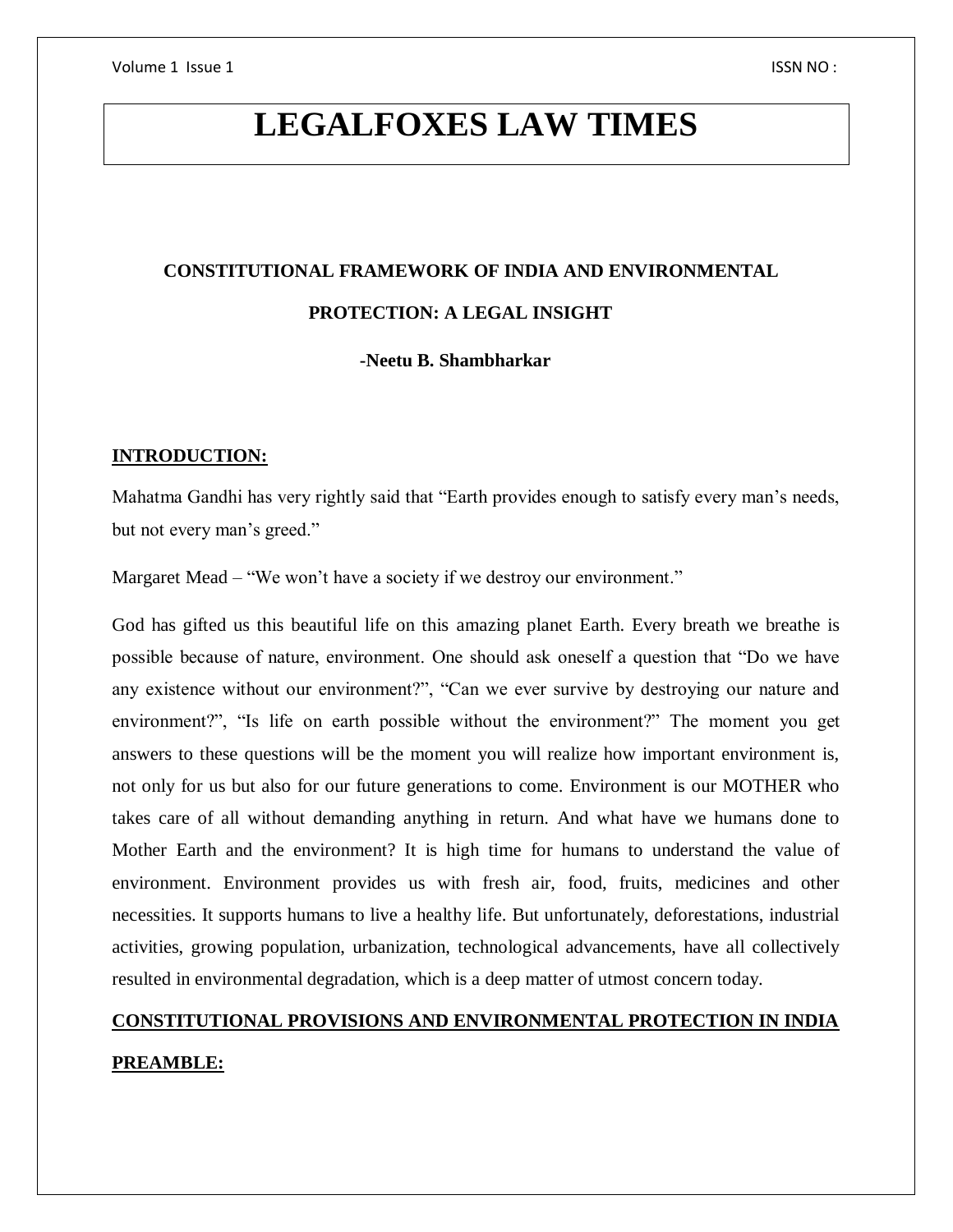The Preamble of the Indian Constitution declares India to be a sovereign, socialist, secular, democratic and republic country. In other words, Preamble reflects the "socialistic" pattern of Indian society, which means that the state has to resolve the social problems of the people. The underlying idea behind the notion of socialism is to give Indians an acceptable and satisfactory standard of living. Pollution has been an all-time social problem. So, giving people a pollutionfree and healthy environment is the responsibility of the state.

## **ARTICLE 48-A: PROTECTION AND IMPROVEMENT OF ENVIRONMENT AND SAFEGUARDING OF FORESTS AND WILDLIFE**

Article 48-A was incorporated in Part IV of the Indian Constitution by  $42<sup>nd</sup>$  Amendment, 1976. This Article directs the state to protect and improve the environment.<sup>1</sup>

#### **ARTICLE 51-A(g) : FUNDAMENTAL DUTIES**

Part IV A of the Indian Constitution deals with Fundamental duties and was inserted into the Constitution by  $42<sup>nd</sup>$  Amendment Act, 1976, upon the recommendation of the Swaran Singh Committee and to implement the guidelines of the Stockholm Conference, 1972 of which India was a signatory.<sup>2</sup> There are total 11 Fundamental Duties. Article 51-A (g) of the Indian Constitution imposes fundamental duty on every citizen to protect and improve the natural environment including forests, lakes, rivers and wild life and to have compassion for living creatures. <sup>3</sup>

#### **T. DAMODHAR RAO -VERSUS- S.O MUNICIPAL CORPORATION, HYDERABAD.**

In this case, the court stated that under Article 48-A and 51-A (g), protection of environment is duty of every citizen as well as the state. Article 48-A and Article 51-A(g) collectively cast a constitutional obligation on both citizens and state to protect, preserve, conserve and improve the environment.<sup>4</sup>

#### **M.C. MEHTA VERSUS STATE OF ORISSA**

 $\overline{a}$ 

<sup>&</sup>lt;sup>1</sup> Article 48-A, THE CONSTITUTION OF INDIA

<sup>2</sup> <https://lawcorner.in/fundamental-duties-and-environmental-protection/>

 $3 \text{ Article } 51-A(g)$ , THE CONSTITUTION OF INDIA

<sup>4</sup> [www.shodhganga.inflibnet.ac.in](http://www.shodhganga.inflibnet.ac.in/)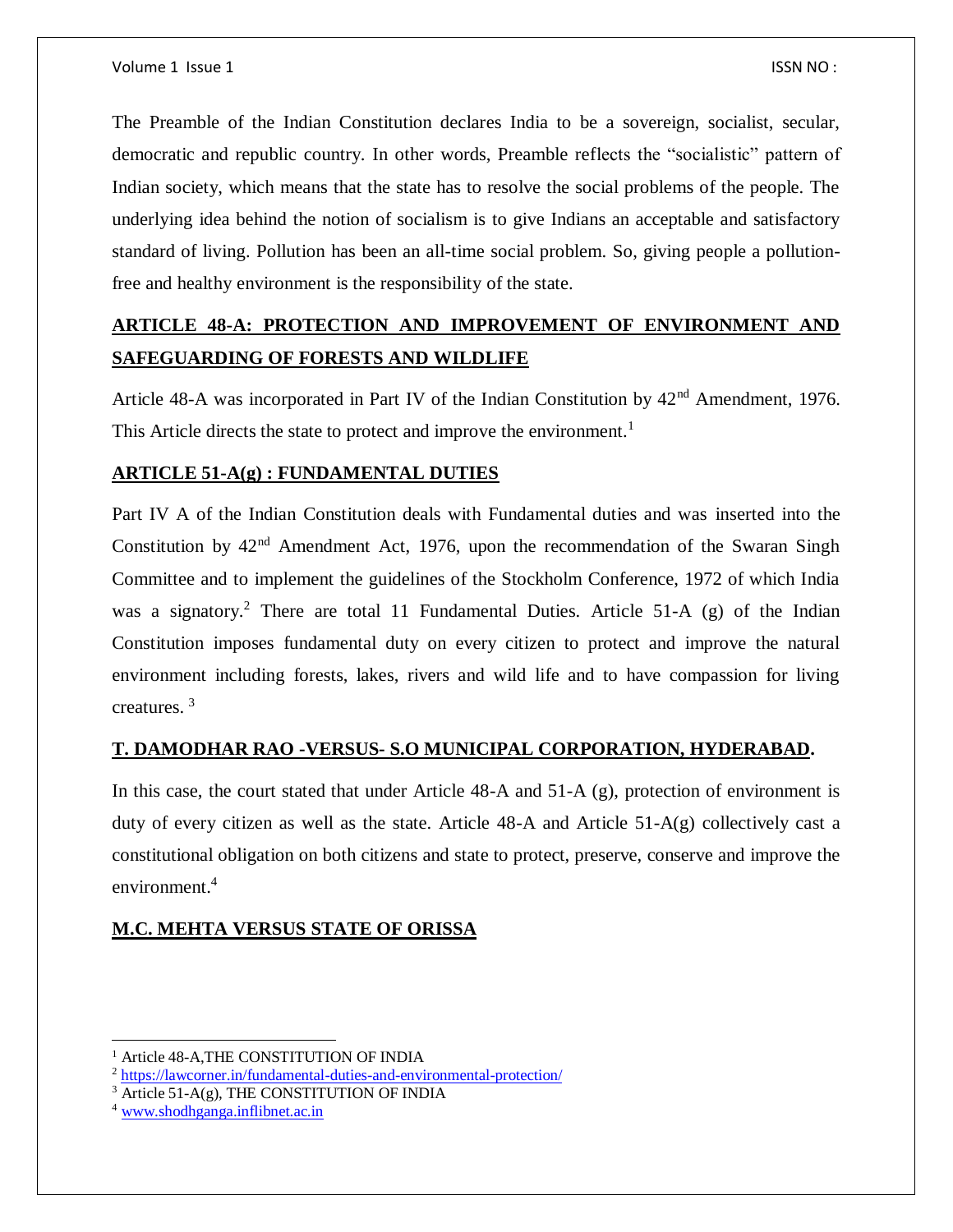The Orissa High Court in this case has observed that Article 48-A and 51-A (g) form the foundation of environmental jurisprudence. The court further stated that the state and citizens share equal responsibility to protect and improve the environment.<sup>5</sup>

#### **ARTICLE 14: EQUALITY BEFORE LAW**

This article mainly speaks about the right to equality<sup>6</sup> which might get infringed due to the decision of the government/state which directly or indirectly has an impact on the society. Therefore, the environmental activist's groups take support and help of Article 14 to quash the decisions taken by any local body or government authority.<sup>7</sup>

#### **BANGALORE MEDICAL TRUST VERSUS B.S MUDDAPPA, AIR, 1999, SC, 1902**

Under the urban planning scheme, a land was allotted for the construction of a public park which was leased by the state government for the construction of a nursing home. The state government justified itself by stating that there was no nursing home in the locality and therefore the construction of a nursing home was in public interest.

The court observed that the park is a place for recreation and beauty and also highlighted the importance of public parks. Court further held that private nursing home cannot be considered as amenity nor it is an improvement over necessity like Public Park. It was further held that such conversion of a site reserved for Public Park into a nursing home is illegal.<sup>8</sup>

#### **M.C MEHTA VERSUS KAMAL NATH**

This is a landmark case in the development of Public Trust Doctrine in India. In 1972, in State of Himachal Pradesh, a lease was granted to a Motel owned by the family members of Shri Kamal Nath, for a period of 99 years (i.e.) till 2071. The leased land was located at the banks of River Beas. This said Motel encroached upon a substantial area of land that included reserved forestland and also diverted the course of River Beas to beautify the Motel. Justice Kuldip Singh

 $\overline{a}$ 

<sup>5</sup> [www.lawcorner.in/fundamental-duties-and-environmental-protection/](http://www.lawcorner.in/fundamental-duties-and-environmental-protection/)

<sup>6</sup> Article 14, THE CONSTITUTION OF INDIA

<sup>7</sup> [www.legalservices.com](http://www.legalservices.com/)

<sup>8</sup> [www.hestories.info](http://www.hestories.info/)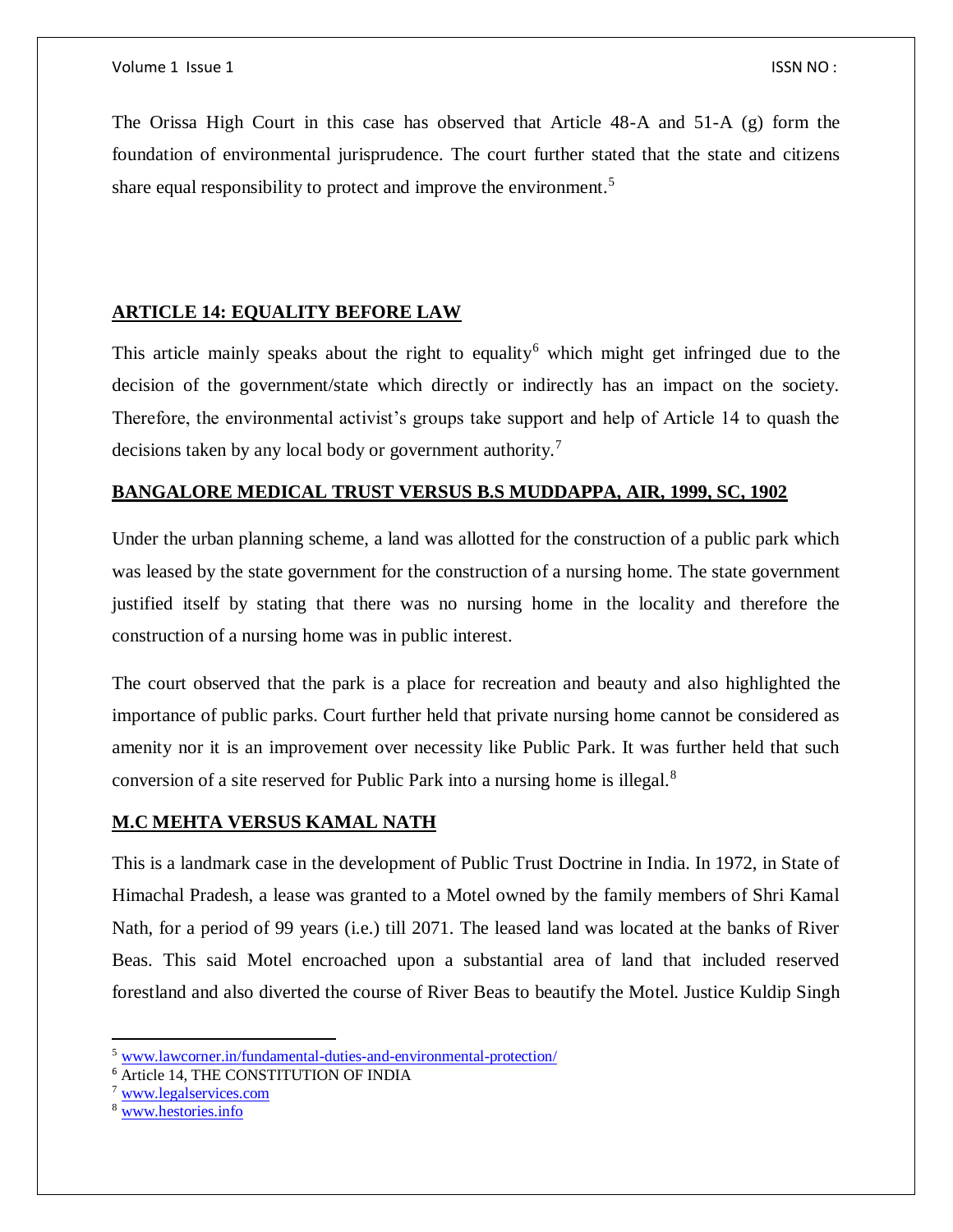of Supreme Court delivered a landmark judgement by invoking the principle of Public Trust Doctrine. Supreme Court ordered the management of the Span Motel to handover forest land to the Government of Himachal Pradesh and remove all sorts of encroachments. By applying the Polluter Pays Principle, the Apex Court imposed a fine of Rs Ten Lakhs (10,00,000) on Span Motel as exemplary damages. In this case, Supreme Court recognized Polluter Pays Principle and Public Trust Doctrine.

This case is considered as a lode-star of Public Trust Litigations in India.

## **ARTICLE 19(1)(g): ALL CITIZENS HAVE THE RIGHT TO PRACTICE ANY PROFESSION, OR TO CARRY ANY OCCUPATION , TRADE OR BUSINESS.**

This right, however, is subject to certain restrictions.<sup>9</sup> Restrictions can be imposed for the benefit of the public at large. Thus, any business or establishment which possesses a threat to the environment will fall under the exceptions.<sup>10</sup>

Article 19(1) (g) of the Constitution of India provides right to practice any profession or to carry any occupation, trade or business to all citizens subject to Article 19(6) which enumerates the nature of restrictions that can be imposed by the state upon the above rights of the citizens.  $11$ 

Profession, occupation, trade, businesses which are not in interest of the general public may be completely prohibited while others may be permitted with some reasonable restrictions on them. To promote the interests of general public, the reasonable restrictions on the carrying on of any profession, occupation, trade, etc., may provide that such trade, business etc., may be carried on exclusively by the State or by a Corporation owned or controlled by it. The right conferred upon the citizens under Article  $19(1)(g)$  is thus subject to the complete or partial prohibition or to regulation, by the State. However, under the provisions of Article 19(6) the prohibition, partial or complete, or the regulation, has to be in the interests of the general public. The right given by this article to freely carry on trade, commerce and intercourse throughout the territory of India is undisputedly subject to the same restrictions as is the right under Article19(1)(g). This was elaborated in the case of Khoday Distilleries Ltd. V. State of Karnataka, (1995) 1 SCC 574.

#### **KHODAY DISTILLERIES LTD VERSUS STATE OF KARNATAKA**

 $\overline{a}$  $9$  Article 19(1)(g), THE CONSTITUTION OF INDIA

<sup>10</sup> [www.indianbarassociation.org](http://www.indianbarassociation.org/)

<sup>11</sup> [www.shodhganga.inflibnet.ac.in](http://www.shodhganga.inflibnet.ac.in/)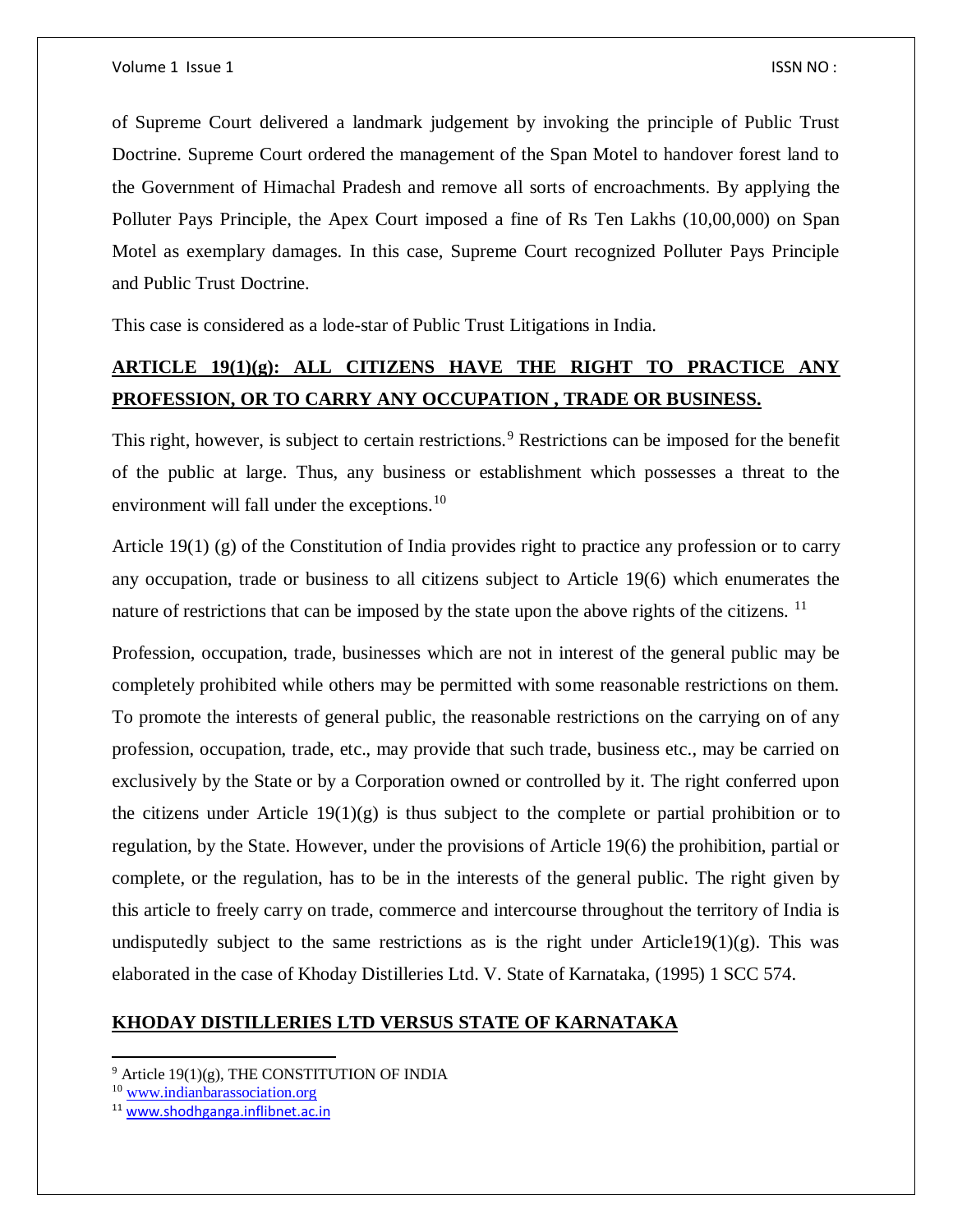The right to practice any profession or to carry on any occupation, trade or business does not extend to practicing a profession or carrying on an occupation, trade or business which is inherently vicious and pernicious, and is condemned by all civilized societies. It does not entitle citizens to carry on trade or business in activities which are immoral and criminal and in articles or goods which are obnoxious and injurious to health, safety and welfare of the general public.<sup>12</sup>

#### **ARTICLE 21: PROTECTION OF LIFE AND PERSONAL LIBERTY**

Article 21 which speaks about fundamental right to life includes a right to live with dignity and to live in a pollution-free environment. Citizens can enjoy the right to life only when the environment they live in is pure, wholesome and healthy. Right to life thus runs parallel with a healthy, pure and pollution-free environment. $^{13}$ 

#### **RL & KENDRA DEHRADUN VERSUS STATE OF U.P, 1985**

This case is also known as the Dehradun Quarrying case. The Apex Court in this case held that the lime stone quarries cause a lot of pollution and adversely affects the health of people and pollutes environment. It also affects the vegetation, life of villagers and animals. Supreme Court considered this as violative of Article 21 and therefore held that the quarries should be closed. In this case, the Supreme Court, for the first time held that the right to the wholesome environment is a part of right of life and personal liberty under Article 21. After this decision, right to pollution free environment was incorporated under the head Right to Life and all the courts within the Indian territory were bound to follow the same. This case laid the foundational structure of environmental litigation in India.

#### **RATLAM MUNCIPALITY V VARDICHARAN, 1980**

In this case, where the problem of pollution was due to private polluters and haphazard town planning, it was held by the Supreme Court that pollution free environment is an integral part of right to life under Article 21.<sup>14</sup>

#### **LK KOOLWALA VERSUS STATE OF RAJASTHAN AND OTHERS, 1988**

 $\overline{a}$ 

<sup>12</sup> [www.lawfaculty.du.ac.in](http://www.lawfaculty.du.ac.in/)

<sup>13</sup> Article 21, THE CONSTITUTION OF INDIA

<sup>14</sup> [www.indianbarassociation.org](http://www.indianbarassociation.org/)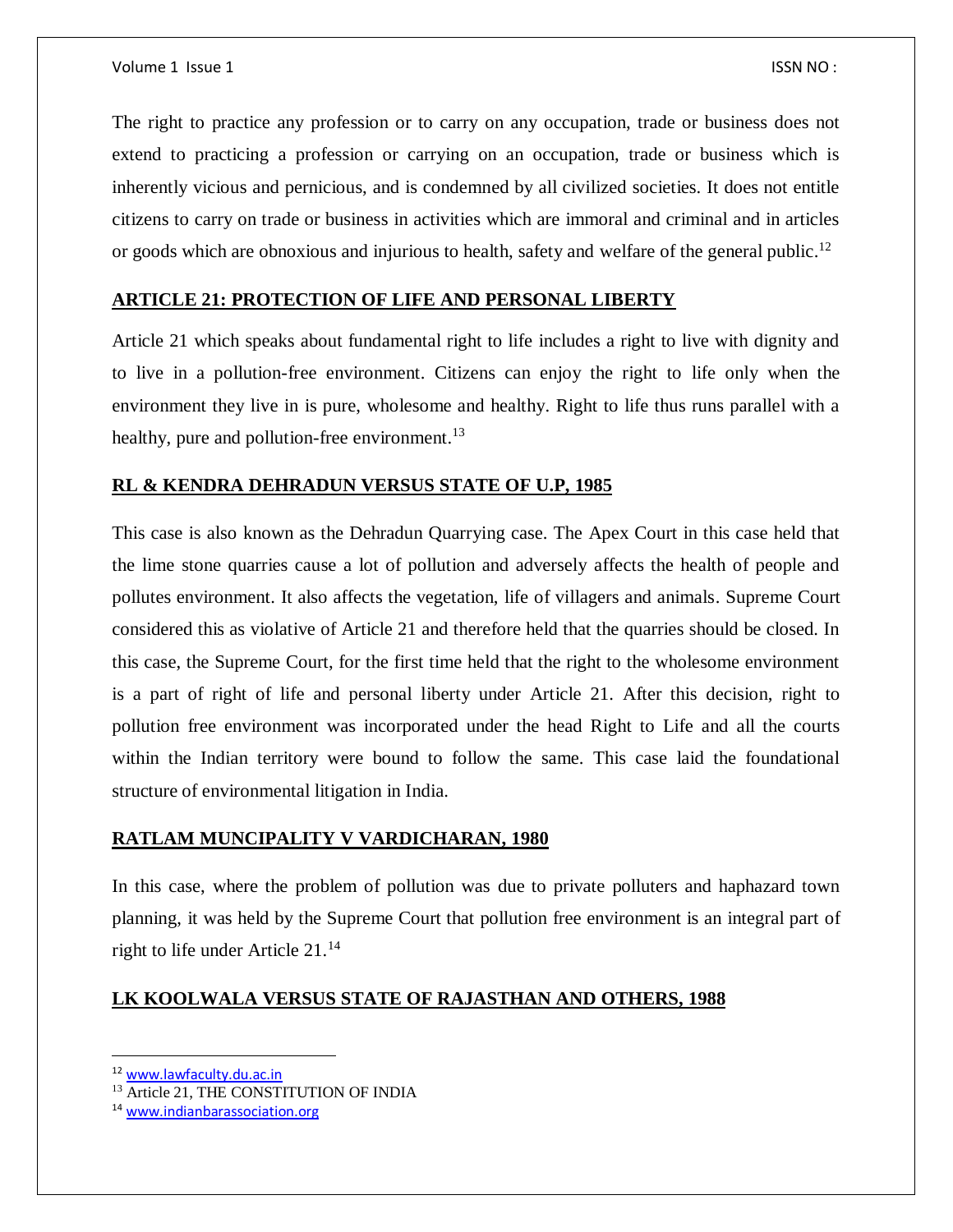There was a sanitation problem in Jaipur which was hazardous to the life of people living there. So, the petitioner filed a writ petition praying to the court to issue a direction to the state to perform its obligatory duties. The petitioner brought forth the acute problem of sanitation before the court by invoking fundamental rights and Directive Principles of State Policy.

The court observed that the environment, maintenance of health and sanitation falls within the purview of Article 21 of the Constitution of India, as it affects the lives of citizens adversely. Court further held that unchecked hazards acts as slow poison and reduces the life span of the citizens.

The court held that the Municipality was under a statutory duty to remove all the dirt, waste, filth, etc from the city within a period of 6 months from the date of this judgment. A committee was also constituted to monitor the implementation of the court's judgment.<sup>15</sup>

### **ARTICLE 253: LEGISLATION FOR GIVING EFFECT TO INTERNATIONAL AGREEMENTS.**

According to Article 253, Parliament has the power to make any law for the whole or any part of the territory of India for implementing any treaty, agreement or convention with any other country or countries or any decision made at any international conference, association or other body. $16$ 

#### **CONCLUSION**

In this article, constitutional provisions related to the environment and relevant cases on it have been presented. Judiciary has shown an active approach towards protection of environment and solving environmental issues. This is highly commendable. As a part of this society, people need to understand that protecting environment is not just the responsibility of the state or judiciary. The citizens also share an equal responsibility towards protecting environment and taking every possible care.

In addition to this, connecting human rights and environment will act as a valuable sourcebook that will explore the uncharted territory that lies between environment and human rights legislation. Human beings can ensure fundamental equality and adequate conditions of life in an

 $\overline{\phantom{a}}$ 

<sup>15</sup> [www.informea.org/en/court-decision](http://www.informea.org/en/court-decision)

<sup>16</sup> [www.indianconstitution.in](http://www.indianconstitution.in/)